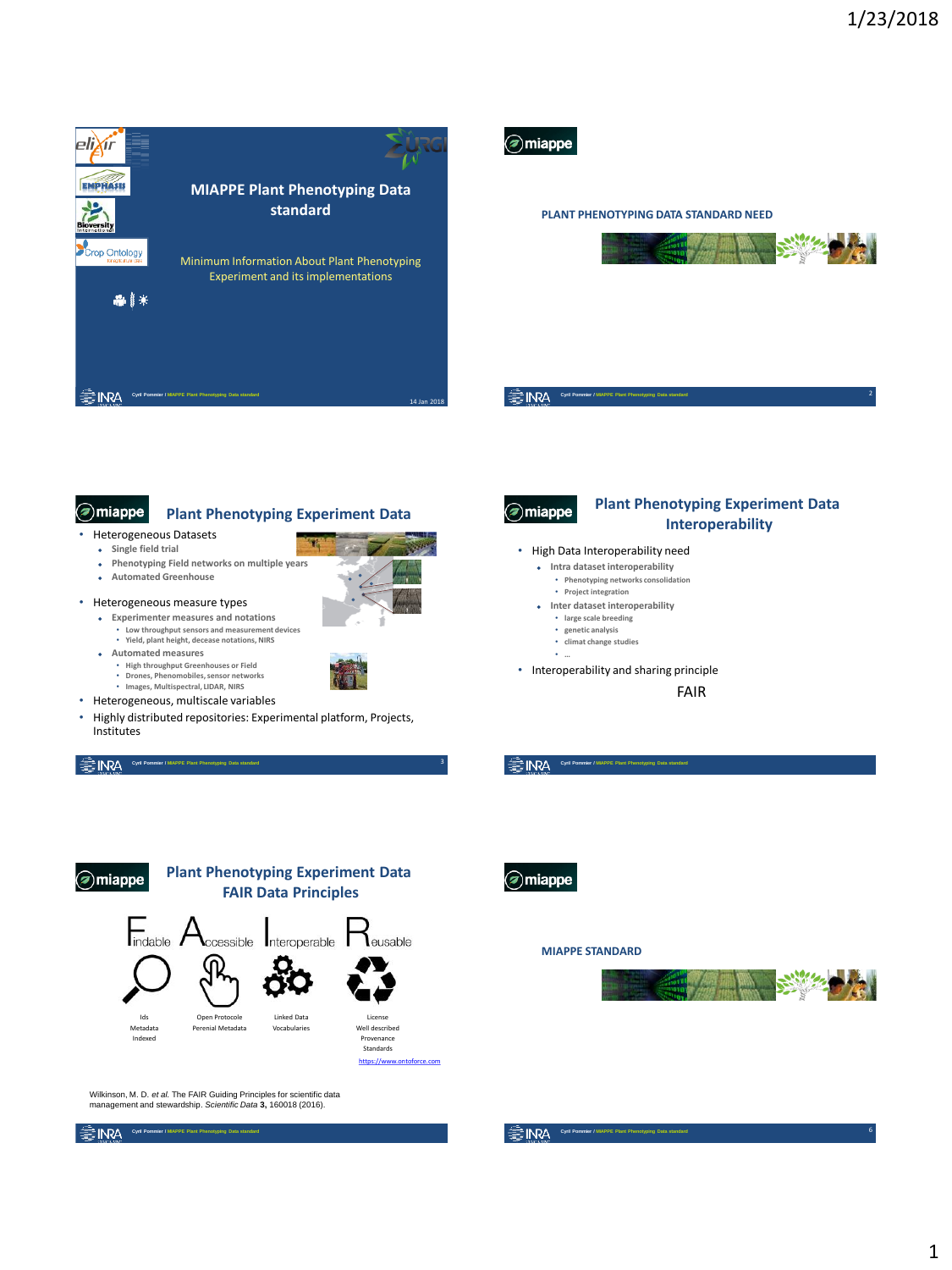

### $\mathcal{D}$ miappe

### Minimum Information About Plant Phenotyping Experiment

- Standard
	- **Data exchange and traceability**
	- **Repositories**
	- **Analysis**
- Input and output for analysis pipelines developed for phenotyping and genetic

Measures for interoperability of phenotypic data: minimum information requirements and formatting

Hanna Čwiek-Kupczyjskia, Thomas Altmann, Daniel Arend, Elizabeth Arnaud, Dijun Chen, Guillaume Cornut, Fab<br>Wojciech Frohmberg, Astrid Junker, Christian Ruleas, Matthias Lange, Cezary Mazurek, Analita Naffisi, Pascal N<br>Jan

Jan van Oeveren<sup>7</sup>, Cyril Pommier<sup>8</sup>, Uwe Scholz<sup>2</sup>, Marco van Schriek<sup>7</sup>, Björn Usadel<sup>4,9</sup> and<br>Stephan Weise<sup>2</sup>

Paweł Krajewski<sup>1,</sup>", Dijun Chen<sup>2</sup>, Hanna Ćwiek<sup>1</sup>, Aalt D.J. van Dijk<sup>3</sup>, Fabio Fiorani<sup>4</sup>, Paul Kersey<sup>5</sup>, Christian Klukas<sup>2</sup>, Matthias Lange<sup>2</sup>, Augustyn Markiewicz<sup>6</sup>, Jan Peter Nap<sup>3</sup>,



● INRA

**ALL** 

Towards recommendations for metadata and  $\quad \, \overline{\quad \, \cdot \, \, \cdot \, \,}$ PHENOME data handling in plant phenotyping

« Previous | Next Article »<br>Table of Contents

**This Article This Article**<br>
1. Exp. Bot. (2015) 66 (18): 5417-<br>
doi: 10.1093/jxb/erv271<br>
First published online: June 4,

Sec. (2015)<br>
Di: 10.1093/jxb/erv271<br>
published online: June 4,<br>
2015<br>
article annexe in Special

10

[www.cropontology.org](http://www.cropontology.org/)

## amiappe

### **MIAPPE Construction**

- Contribution
- - **European Infrastructures : Elixir (Bioinformatics), Emphasis/EPPN (Phenotyping)**
	- **National Institutes: France, Germany, Poland, UK, Portugal, Slovenia, Nederland, Belgium, Italy**
- Steering committee
	- **Elixir: European Bioinformatic infrastructure**
	- **Emphasis: European plant phenotyping infrastructure Bioversity International - CGIAR**
	-
	- **Elizabeth Arnaud, Paul Kersey, Pawel Krajewsky, Matthias Lange, Cyril Pommier, Bjorn Usadel**
- Current Versions
	- **Version 1 : Transplant/Elixir + EPPN**
	- **Version 1.1 : Elixir, validation in progress**
		- **Documentation and model: Biologist friendly Adaptations to new implementations**
		- **Proposal open for consultation contribution welcomed**
		- **See [http://www.miappe.org](http://www.miappe.org/) for providing feedback.**

**Cyril Pommier / MAPPE Plant Plant** 

## a) miappe

### **MIAPPE v1.1 Overview Plant Material**

#### • **Biosource : Plant Material identification**

- Multi Crop Passport Descriptor (MCPD) compliant
- <u>https://www.bioversityinternational.org/e-library/publications/detail/faobioversity-multi-<br>crop-passport-descriptors-v21-mcpd-v21/<br>• FAO & Bioversity International</u>
- **Genebanks**
- Key : Identification
	- **0. Persistent unique identifier : PUID = URI/DOI 1.Institute code**
	- **2.Accession number**
- **5. Genus**
- **6. Species**
- **7. Subspecies : 'subsp.' (for subspecies); 'convar.' (for convariety); 'var.' (for variety); 'f.' (for form);'Group' (for 'cultivar group') 28. Remarks**
- 
- ID Field are reused in MIAPPE • Suitable for non Genbank collections : breeder varietal list, laboratory collection, …

**Cyril Pommier / MAPPE Plant Phenotyping Data standard Cyril Pommier / MAPPE Plant Phenotyping Data standard** 

## amiappe

### **MIAPPE v1.1 Overview**

- Relies on existing standards **MCPD, Crop Ontology, Expression (MIAME), Metabolomic (MSI)**
- Study Metadata
	- **Identification Title, Publications**
	- **Data files URL**
- Timing and Location
- **GPS**
- Experimental Design
- Observation Unit
	- **Object being measured**
	- **Level/types: organ, plant, micro plot, … Genotype, Plant material identification**
	- **Treatments, Factors combinations**
- Environment
	-
	- **Treatments**<br>**Cultural Pro Cultural Practices**
	- **Improvement in progress**

9 **Cyril Pommier / MIAPPE Plant Phenotyping Data standard** 

## (a) miappe

#### **MIAPPE v1.1 Overview Variables** Crop Ontology

• Observation Variables

- **Phenotype & environment**
- **Trait : What is measured, eg plant height**
	-
- **Method : How is it measured, eg measuring tape from ground to apical bud**
- 
- **Scale : How is it observed, eg cm or notation scale. Variable : trait + method + scale**

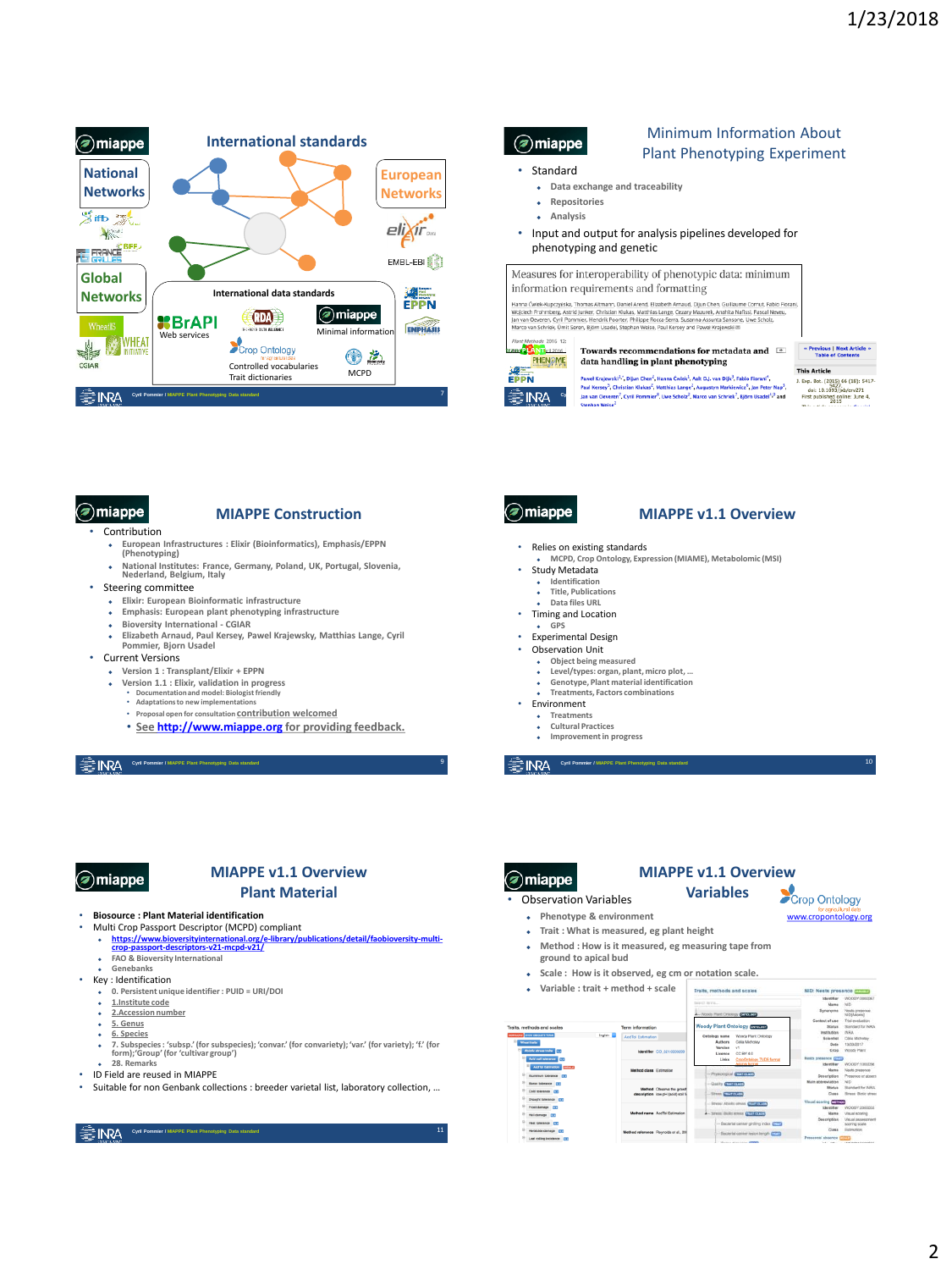

### **IMPLEMENTATIONS**



#### Databases and repositories File archive Web services Semantic web and RDF

**Cyril Pommier / MIAPPE Plant Phenotyping Data standard** 





## niappe)

### **MIAPPE databases & FAIR**

- Findable: Indexed metadata
- Interoperable : Vocabularies/Ontologies, Plant material ID

| <b>State College</b>                                                                           |                                                                                                                                                                                      | <b>Fassi Form Thomas</b>                                                                                   |                                             |                                       |                                                          |                                                                                             |                   |  |  |
|------------------------------------------------------------------------------------------------|--------------------------------------------------------------------------------------------------------------------------------------------------------------------------------------|------------------------------------------------------------------------------------------------------------|---------------------------------------------|---------------------------------------|----------------------------------------------------------|---------------------------------------------------------------------------------------------|-------------------|--|--|
| Trails, methods and scales<br>Story of a barrow<br><b>Meal Ing President College Christian</b> | LS score: Lodging score.Susceptibility t<br><b>Indeling commo</b><br>Wheel Into Phendyjee Drivings<br><b>Grisdage warner</b><br>ARPED COOKIER<br>Variation<br>UE some<br><b>Hans</b> |                                                                                                            | Phenotypes<br><b>Search Provid</b><br>$-$   |                                       |                                                          |                                                                                             |                   |  |  |
| - 17 Annis steen China and                                                                     | Renneyres                                                                                                                                                                            | Containing excited Statementhillity to link                                                                |                                             |                                       |                                                          |                                                                                             | <b>Search Sel</b> |  |  |
| <b>C Fest warehold (CT)</b>                                                                    | Institution<br><b>Buler Car</b>                                                                                                                                                      | NHA<br>Jacques La Grazie                                                                                   |                                             | Act occasion to Series                | Treasure                                                 |                                                                                             |                   |  |  |
| <b>A. I. Leavy your gift</b>                                                                   | Onto<br>Cross                                                                                                                                                                        | 10120420-01<br><b>Wheat</b>                                                                                | <b>South Charles &amp; scander</b>          |                                       | Dated your lower-teamer.                                 |                                                                                             |                   |  |  |
| 115 are trep are handed                                                                        | Linkying score (277)                                                                                                                                                                 |                                                                                                            |                                             | <b>ASE Accepted by Panel</b>          | Sales Area mated survey                                  |                                                                                             |                   |  |  |
| - 11 Approvement Charlestown                                                                   | <b>Unrithm</b><br><b>Name</b>                                                                                                                                                        | ased ozvislal<br>Lodging komb                                                                              |                                             | And annexeles by European             | Trainer and studenthum building                          |                                                                                             |                   |  |  |
| - [.] Shikcaboon C.Tratition                                                                   | Class                                                                                                                                                                                | Attack stress                                                                                              |                                             |                                       |                                                          |                                                                                             |                   |  |  |
| - 17 Mondalington Chrysler<br>- Cow Chapters                                                   | <b>Direct measure CONTI</b><br>mother<br>Narea                                                                                                                                       | VARPO DISIDENE<br><b>Dead memory</b>                                                                       |                                             | <b>Add excessive by Not'd</b>         | Falsch exist accounting batters                          |                                                                                             |                   |  |  |
| - 11 Guilty Christmas                                                                          | <b>Description</b>                                                                                                                                                                   | Masure cleaner of Model to Annals<br>Estate de 1-12 pannent en compa<br>Succhen vention of family via cars |                                             | Florida scient Mosterwood Statist Aut |                                                          |                                                                                             |                   |  |  |
|                                                                                                | 1 to 9 new 2002<br><b>Wenther</b>                                                                                                                                                    | WAPO OUGAN                                                                                                 |                                             |                                       |                                                          |                                                                                             |                   |  |  |
|                                                                                                | <b>Hans</b>                                                                                                                                                                          | 7 Total Mill Analysis                                                                                      | <b><i><u><i><u>Anmagina</u></i></u></i></b> |                                       |                                                          |                                                                                             |                   |  |  |
|                                                                                                | <b>Cate false</b>                                                                                                                                                                    | Ordered                                                                                                    | ٠                                           |                                       | 1-12032-006                                              | ٠                                                                                           | ٠                 |  |  |
|                                                                                                | w<br>Max                                                                                                                                                                             |                                                                                                            |                                             | <b>Accounts: Number</b>               | Assuming Naves                                           | <b>Tenni News</b>                                                                           |                   |  |  |
|                                                                                                | Categories                                                                                                                                                                           | 1 - Restatent<br><b>B</b> A at An and Bay                                                                  | Tagical<br>TABO<br>TXAIA                    |                                       | 12120-0103-125-1<br>02408-0163-122-F<br>12128-0101 141-1 | Tribuy's profitable positions<br>Tribuan apatrons applicant<br>Tribuck profits a politicals |                   |  |  |

## niappe)

Phenotypes

E  $\sqrt{ }$ 

### **MIAPPE databases & FAIR**

- Accessible
- Reusable: License, File standard
- Whole Phenotyping Netw

Winter wheat (Triticum aestivum L.) phenotypic data from the mu eala Network,<br>nas, Semari Rulaut, Jédesr Auzerveau, Par<br>e Ossetumeus, Laured Falshette, Olivier Garde<br>de, Merre Pluchent, Oldier Trapée, Macine Tratt

|                                                                                   |                                                                                                                                                                                                                                                           |                                                                                                                                                                                               |                            |                                |                                                         | and all cashed Man Arts & Countries And Annual Advertisers (2), \$1700. Imagery All Internet |                   |  |  |  |
|-----------------------------------------------------------------------------------|-----------------------------------------------------------------------------------------------------------------------------------------------------------------------------------------------------------------------------------------------------------|-----------------------------------------------------------------------------------------------------------------------------------------------------------------------------------------------|----------------------------|--------------------------------|---------------------------------------------------------|----------------------------------------------------------------------------------------------|-------------------|--|--|--|
|                                                                                   |                                                                                                                                                                                                                                                           | @Oran als @Collectra ets @Enduator site                                                                                                                                                       |                            |                                |                                                         |                                                                                              |                   |  |  |  |
| aestivum L) phenotypic data from the multiannual, multiloc<br>In Ceresla Natwork. |                                                                                                                                                                                                                                                           | 2000 x. 2007 x. 2003 x. 2009 x. 2004 x. 2008 x. 2008 x. 2007 x. 2009 x.<br>2000 x 2010 x 2011 x 2012 x 2013 x 2014 x 2015 x<br>Presidente enterigées<br><b><i><u>SHIPPER AT ANCHE</u></i></b> |                            |                                |                                                         |                                                                                              |                   |  |  |  |
|                                                                                   | sul Heumas, Bernard Rolland, Järbme Augenneer, Pierre Bilrard, Maryne Brenor<br>r. Carolife Desetturesce, Laurent Falchetto, Oliviar Gardet, Brichane Gilleo, Alex 1<br>as Morlais, Playre Plushard, Didler Trends, Maximu Traduit, Pairice Wolvauk, Odra |                                                                                                                                                                                               | <b>Phoenofyton manu</b>    |                                |                                                         |                                                                                              |                   |  |  |  |
|                                                                                   |                                                                                                                                                                                                                                                           | LINKLITERAL                                                                                                                                                                                   |                            |                                |                                                         |                                                                                              |                   |  |  |  |
| esting.                                                                           |                                                                                                                                                                                                                                                           | $\sim$                                                                                                                                                                                        | 1.10-210-075 (8)<br>×<br>٠ | (Uklahey All                   | * Dracate per prope                                     |                                                                                              |                   |  |  |  |
|                                                                                   |                                                                                                                                                                                                                                                           | Lot Austine                                                                                                                                                                                   | Accessive la serie         | <b>Accounting States</b>       | ×                                                       | <b><i><u>Trial Assess</u></i></b>                                                            |                   |  |  |  |
|                                                                                   |                                                                                                                                                                                                                                                           | AO 1890                                                                                                                                                                                       | <b>MON</b>                 | ach user                       | I toda                                                  | MTA Chemosphe carbone, 2815, Bash-                                                           |                   |  |  |  |
|                                                                                   | on a French experimental network. I includes observations for different characters lac                                                                                                                                                                    | AD14301                                                                                                                                                                                       | ACTIVITY                   | <b>ADVANT</b>                  | 1 miles                                                 | 674 Chevrologic columns, 2015, East-                                                         |                   |  |  |  |
|                                                                                   | than 10 experimental locations during more than 15 years and for more than 1700 win                                                                                                                                                                       | <b>Startinghi</b>                                                                                                                                                                             | t en                       | <b>Bonnate</b>                 | <b>6 Subaratras</b>                                     | ATH. Democraticized W10, SMA1                                                                |                   |  |  |  |
|                                                                                   |                                                                                                                                                                                                                                                           | <b>AD150N</b>                                                                                                                                                                                 | <b>SELES</b>               | ADVANCE                        | <b>Lingha</b>                                           | 5724, Classroot Farrant, 2013, East 1.                                                       |                   |  |  |  |
|                                                                                   |                                                                                                                                                                                                                                                           | AEFOORT                                                                                                                                                                                       | ACCURATE                   | guine gains                    | <b>E-Subaranta</b>                                      | BTH, Democratical SETS, SMA1                                                                 |                   |  |  |  |
|                                                                                   |                                                                                                                                                                                                                                                           | ARMYON                                                                                                                                                                                        | ww                         | AMEDIA                         | 1 mole                                                  | HTH Shemond Paramet Hitch Rady's                                                             |                   |  |  |  |
|                                                                                   | DATA RETR: 4                                                                                                                                                                                                                                              | DESIGNS &                                                                                                                                                                                     | <b>SERVE</b>               | textual                        | <b>1 Suba intract</b>                                   | Who days wink data!                                                                          |                   |  |  |  |
|                                                                                   |                                                                                                                                                                                                                                                           | ARMINIA                                                                                                                                                                                       | shine                      | AMERICA                        | <b>E Suite</b>                                          | <b>BTO, Stevi, SEPR, GelAT</b>                                                               |                   |  |  |  |
|                                                                                   | <b>Natural Cala Ret</b>                                                                                                                                                                                                                                   | Dennyler                                                                                                                                                                                      | ter                        | Borrow and                     | 1 miles                                                 | ST4 Sponsors, 3010, Senty                                                                    |                   |  |  |  |
|                                                                                   | A 2RC accessor (A series)                                                                                                                                                                                                                                 | ADOUDDE                                                                                                                                                                                       | ADUSER                     | ADAMES                         | at lear hate bruining                                   | <b>STA Sinisprin 2019, Belli</b>                                                             |                   |  |  |  |
|                                                                                   | <b>Network Date Bet:</b><br><b>INTA Sever Gran</b><br>DOI: http://dx.doi.org/10.15454/1.4489090010200000000000                                                                                                                                            | LEVEL (REPUBLICATION)                                                                                                                                                                         | <b>Editect APS CORP.</b>   | Esteria blakes lian fas delays |                                                         |                                                                                              |                   |  |  |  |
|                                                                                   | <b>Network Data Set</b>                                                                                                                                                                                                                                   |                                                                                                                                                                                               | 1.12.1031.634              | ribustry, 41                   | * make per sogn                                         |                                                                                              |                   |  |  |  |
|                                                                                   | <b>FARIA MANUF NATIONAL</b><br>thrutwell                                                                                                                                                                                                                  | Lot Austine                                                                                                                                                                                   | <b>Accessive Hundred</b>   | <b>Economist Marine</b>        | <b>SS</b>                                               | <b>Trial Stores</b>                                                                          | <b>Titu</b>       |  |  |  |
| <b>Instant</b>                                                                    | Kingdom                                                                                                                                                                                                                                                   | HD GONE                                                                                                                                                                                       | <b>BRAZING</b>             | <b>RE1206</b>                  | <b>6 Yalka intrant</b>                                  | 6714 Clarence Farrant 2015, Galyl                                                            | <b>Clas</b>       |  |  |  |
| $T$ Easy                                                                          | <b>Lens</b>                                                                                                                                                                                                                                               | EMELLINE                                                                                                                                                                                      | <b>STORY</b>               | <b>SHIPALE</b>                 | <b>E-Suba Intern</b>                                    | <b>BTH, Slavy, JRFR, SAINT</b>                                                               | m                 |  |  |  |
|                                                                                   | Archerbert<br><b><i>Filtering</i></b><br>Polska                                                                                                                                                                                                           | OHMA                                                                                                                                                                                          | 1550                       | trians                         | 1 miles                                                 | <b>STVA Dave, SEAR, SWAY</b>                                                                 |                   |  |  |  |
|                                                                                   |                                                                                                                                                                                                                                                           | <b>ADVANCE</b>                                                                                                                                                                                | Airman                     | $m/r$ pc 1.5                   | <b>E finale</b>                                         | MTH SECO, MTR SAVAY                                                                          | m                 |  |  |  |
|                                                                                   | Deutschland<br>Lizieten                                                                                                                                                                                                                                   | AD VIOLET                                                                                                                                                                                     | AGE BOX                    | AG4 MEM                        | 1 help                                                  | MTA, Dave, 2019, Saldy)                                                                      |                   |  |  |  |
|                                                                                   | Cestus                                                                                                                                                                                                                                                    | ADVENIE                                                                                                                                                                                       | <b>ALC21IR</b>             | A(16, 2, 9)                    | <b>PE lost mails for giving</b>                         | <b>STA SO-Getta STA Bont</b>                                                                 | i.                |  |  |  |
|                                                                                   |                                                                                                                                                                                                                                                           | <b>NAME</b>                                                                                                                                                                                   | <b>VAN</b>                 | <b>ROMANZ</b>                  | ni sur-leala keyatalas                                  | 1974 Animates, \$745 Build                                                                   | tu.               |  |  |  |
|                                                                                   |                                                                                                                                                                                                                                                           |                                                                                                                                                                                               |                            |                                |                                                         |                                                                                              |                   |  |  |  |
|                                                                                   | <b>Park</b><br><b>WANTED</b>                                                                                                                                                                                                                              | <b>ADVIET</b>                                                                                                                                                                                 | <b>ATIVE</b>               | A(11131)                       | E. Subjections                                          | MTH SAFBAL-Mark, MTG SAA1                                                                    | <b>Yes</b>        |  |  |  |
|                                                                                   | rance<br>×<br>Magyardruzas<br><b>Sentimentalent</b>                                                                                                                                                                                                       | DESMIT<br><b>LM12146</b>                                                                                                                                                                      | <b>HAVE</b><br><b>HM</b>   | <b>EPOULER</b><br>ENTRING      | <b>A. Subject to those</b><br><b>6-holiday interact</b> | 6714 Salvage Mora, 2013, Salvin<br>BFM 1A Hinson, MFA Search                                 | <b>Car</b><br>141 |  |  |  |



### **MIAPPE File Archive**





**Cyril Pommier / MAPPE Plant Phenotyping Data standard Cyrill Contact Phenotyping Data standard and and all property** 

– **CSV** – **Provenance**

# **MIAPPE Web Service : Breeding #BrAPI**

- **API** • Internationalcollaboration
- Vision : To provide a standard Open API for easily, securely, and efficiently exchanging information between systems and applications that support breeding
- MIAPPE BrAPI alignement and compliance



**Cyril Pommier / MIAPPE Plant Phenotyping Data standard**